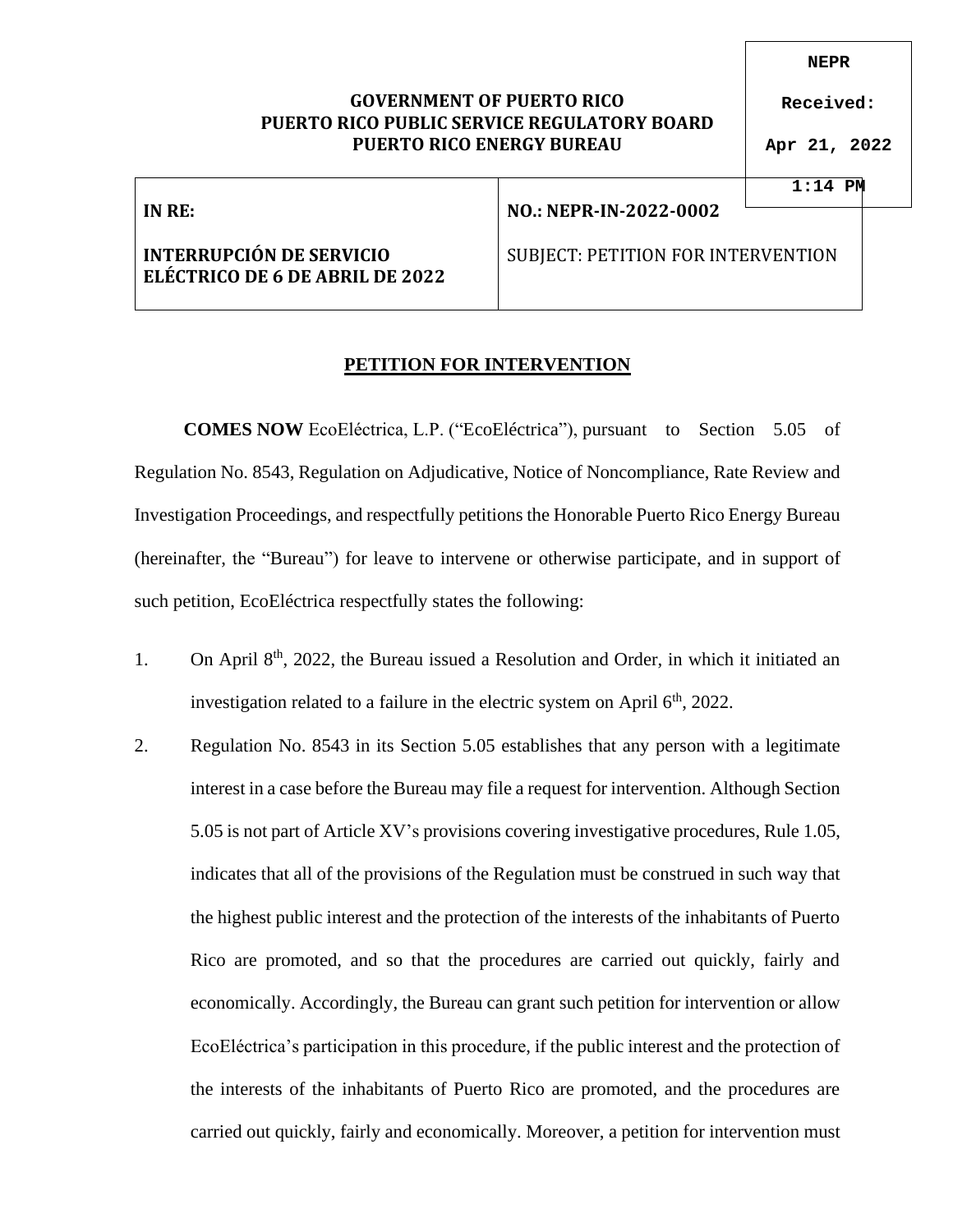be evaluated by the Bureau according to the criteria established in Act No. 170 of the 12 of August of 1988, as amended (now Act 38-2017). Such Act requires that the petition address each of the following points:

- (a) Whether the petitioner's interests may be adversely affected by the adjudicatory procedure.
- (b) Whether there are no other legal means for the petitioner to adequately protect his interests.
- (c) Whether the petitioner's interests are already adequately represented by the parties to the procedure.
- (d) Whether the petitioner's participation may help, within reason, to prepare a more complete record of the procedure.
- (e) Whether the petitioner's participation may extend or delay the procedure excessively.
- (f) Whether the petitioner represents or is the spokesperson of other groups or entities in the community.
- (g) Whether the petitioner can contribute information, expertise, specialized knowledge or technical advice which is otherwise not available in the procedure.

3 L.P.R.A. § 9645.

3. Accordingly, EcoEléctrica affirms that it is a corporation which owns and operates a combined cycle natural gas electric power generating plant located in Barrio Tallaboa in Punta Guayanilla, Peñuelas, Puerto Rico, and that it has a power purchase and operating agreement (PPOA) with PREPA for 22 years, since March of 2000. EcoEléctrica, which was the first independent power generator integrated into the Puerto Rico electric system and is the only generating plant by combined cycle technology operating on natural gas in the electric system, provides approximately 19% of the Island's electric energy production. Its LNG import terminal handles approximately 33% of the fuel that is imported to Puerto Rico for electric power generation. Furthermore, EcoEléctrica provides ancillary services to the Puerto Rico electric system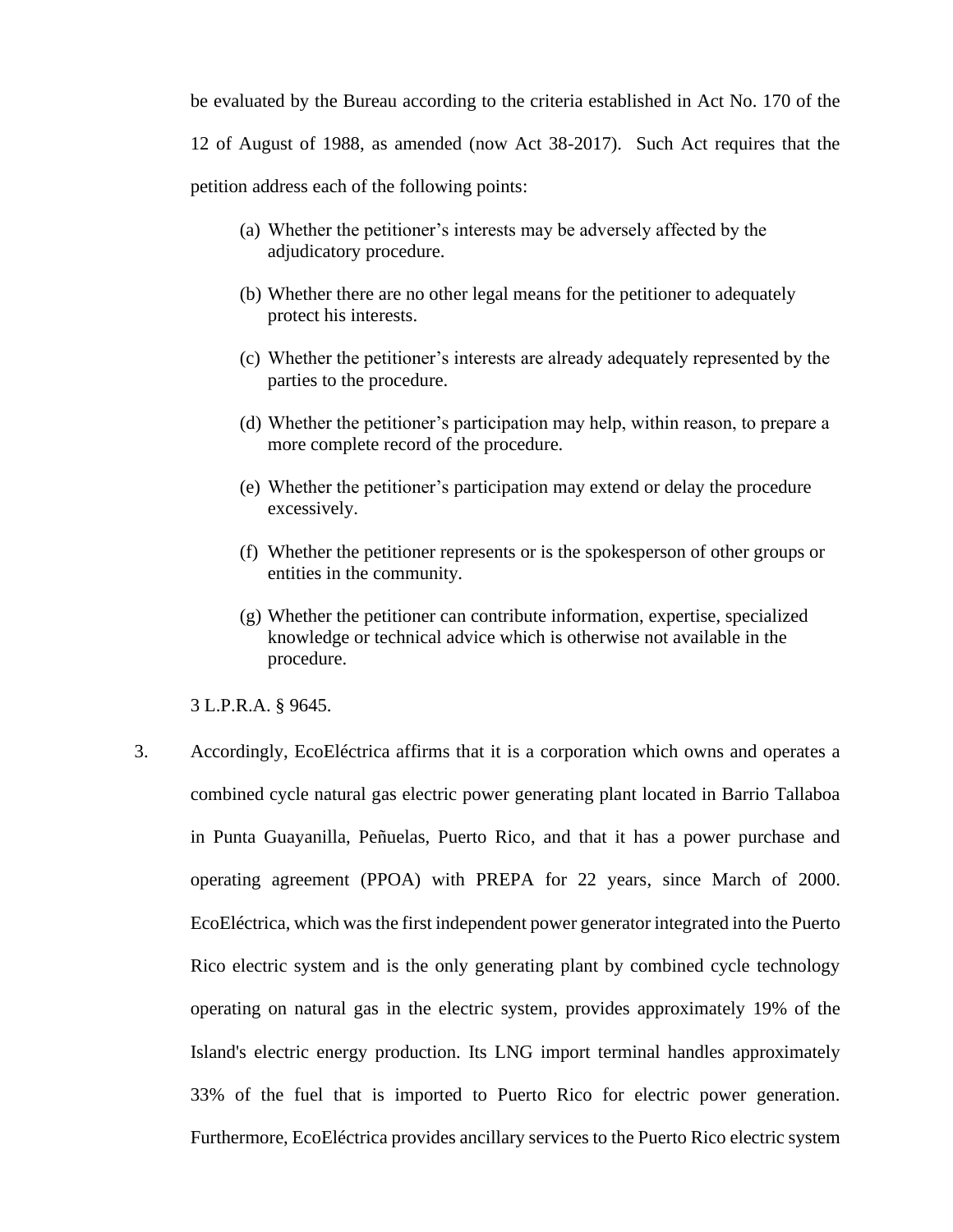such as primary and secondary frequency control, reactive power production for voltage support and emergency response.

- 4. EcoEléctrica's operation was affected by the power outage of April 6th, 2022 and incidents of such nature may cause material damage to EcoEléctrica's generation units.
- 5. Pursuant to the above, as an energy power producer directly providing electric energy to PREPA, EcoEléctrica has great interest in the investigation conducted by the Bureau, the information that has been and will be provided by Luma Energy, LLC and Luma Energy ServCo, LLC (jointly referred to as "LUMA") and the results of such investigation, as well as in the decisions, orders and resolutions that may be issued by the Bureau in these proceedings.
- 6. As an intervenor, EcoEléctrica would review the documentation already provided and pending to be provided by LUMA and will participate in the proceedings in compliance with the Bureau Regulations and Orders, corroborating the information provided by LUMA when needed and identifying additional information that may need to be requested from LUMA in connection with the investigation. Moreover, any determinations made by the Bureau in this proceeding would affect any subsequent measures implemented to avoid the recurrence of this event and its effects on EcoEléctrica's operations.
- 7. EcoEléctrica may also contribute information related to the facility response during the event and it's expertise and specialized knowledge as requested by the Bureau, which is otherwise not available in the procedure.
- 8. The rights and interests of EcoEléctrica cannot be adequately represented by any other party participating in the proceeding and its participation in this matter will not unduly delay these proceedings or prejudice any other party.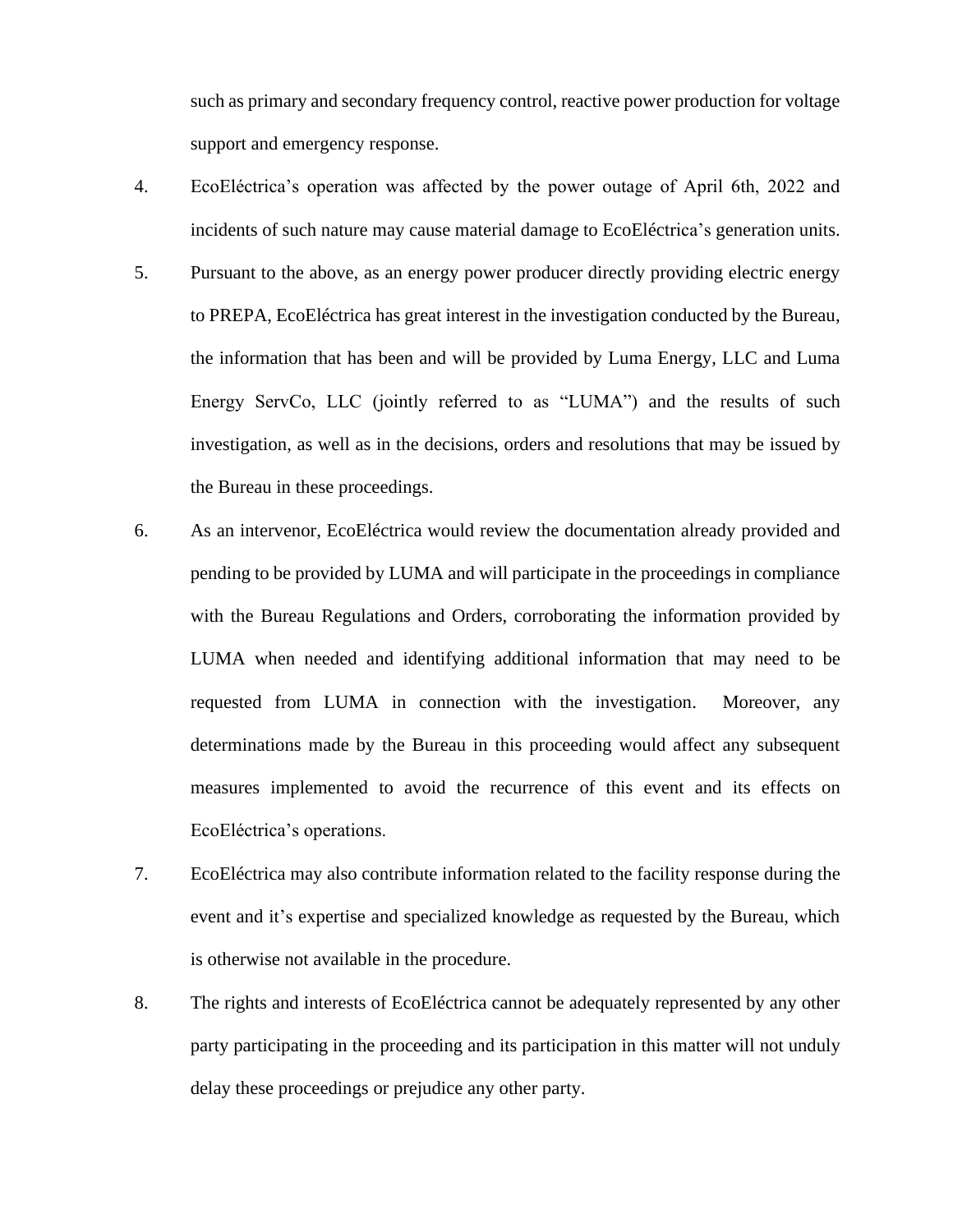- 9. At this time EcoEléctrica is not aware of any other legal procedures that EcoEléctrica may use to ensure that its interest it's adequately protected before the Bureau and in general.
- 10. In the alternative, in the event the Bureau determine that EcoEléctrica cannot be authorized to participate as an intervenor in this investigation, EcoEléctrica respectfully requests leave for a limited intervention/participation, with the only purpose of being duly informed of the filings, resolutions and orders, and information provided by LUMA and PREPA. EcoEléctrica is willing to sign a non-disclosure agreement, if necessary.
- 11. EcoEléctrica requests that all filings, notices, correspondence and copies of orders and other communications regarding this docket be addressed to the undersigned to the email and address that is provided in the signature block of this document and additionally, directly to EcoEléctrica's President, Carlos A. Reyes, P.E., to [carlos.reyes@EcoEléctrica.com](mailto:carlos.reyes@EcoEléctrica.com) .

**WHEREFORE**, EcoEléctrica respectfully requests that the Bureau grant the requested leave to intervene in this investigation proceeding.

I HEREBY CERTIFY, that on this I have filed this Petition before the Puerto Rico Energy Bureau and that on this same date I sent by e-mail written copy of this motion to: [Yahaira.delarosa@us.dlapiper.com;](mailto:Yahaira.delarosa@us.dlapiper.com) [ivan.garau@us.dlapiper.com;](mailto:ivan.garau@us.dlapiper.com) [jmarrero@diazvaz.law](mailto:jmarrero@diazvaz.law) and [kbolanos@diazvaz.law](mailto:kbolanos@diazvaz.law) .

RESPECTFULLY SUBMITTED.

In San Juan, Puerto Rico, today April 21, 2022.